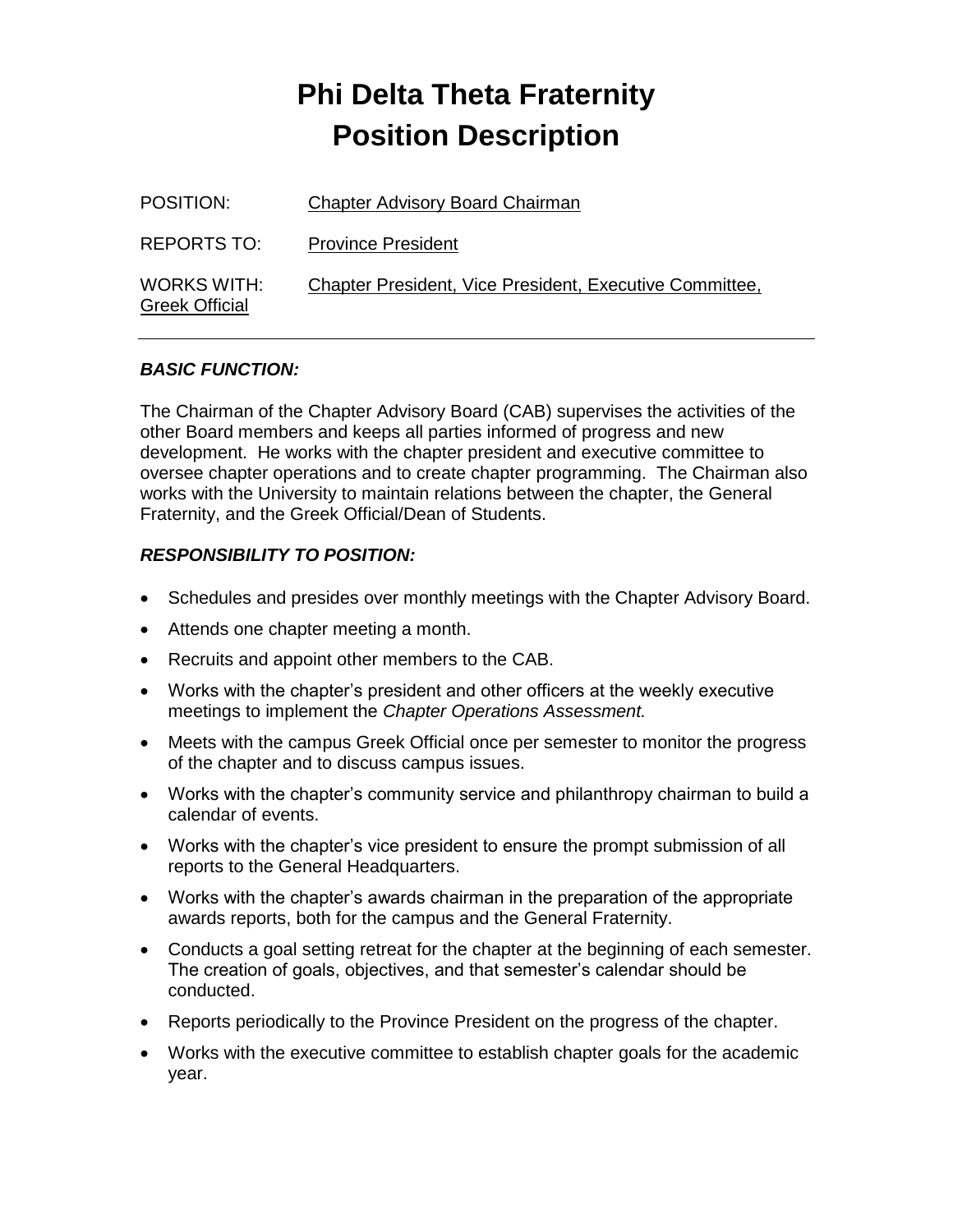POSITION: Financial Adviser

REPORTS TO: Chapter Advisory Board Chairman

WORKS WITH: Chapter Treasurer & Assistant Treasurer

#### *BASIC FUNCTION:*

The Financial Adviser focuses upon advising the treasurer in the development and maintenance of a sound financial base for the chapter. Responsibilities for this position are listed below. Additional resources can be found in the Treasurer's Manual.

- Attends the monthly Chapter Advisory Board meetings
- Attends one chapter meeting a month.
- Meets with the treasurer monthly to evaluate the current state of the chapter's Treasury.
- Assists in the development of membership and/or housing contracts, promissory notes, and a budget.
- Serves as an ex-officio member of the financial, budget, delinquencies, and any other committees that have to do with chapter finances.
- Approves the chapter's budget, contracts, financial bylaws, and any payment plans or promissory notes.
- Helps to educate the members on the financial obligations of Phi Delta Theta and their importance to the chapter.
- Makes sure that the treasurer is keeping up on all items of paperwork that are necessary for General Headquarters points. These include, but are not limited to: GHQ bills, monthly treasurer reports, the annual audit, and the yearly budget. The adviser must make sure that these reports are being filled out appropriately.
- Ensures that all tax forms are turned in on time and are accurate to the best of the chapter's knowledge.
- Develops ways to help promote fundraising ideas amongst the chapter's members.
- Promotes smooth transition between the incoming and outgoing treasurer.
- Develops a good rapport with the chapter so members will respect and follow suggestions.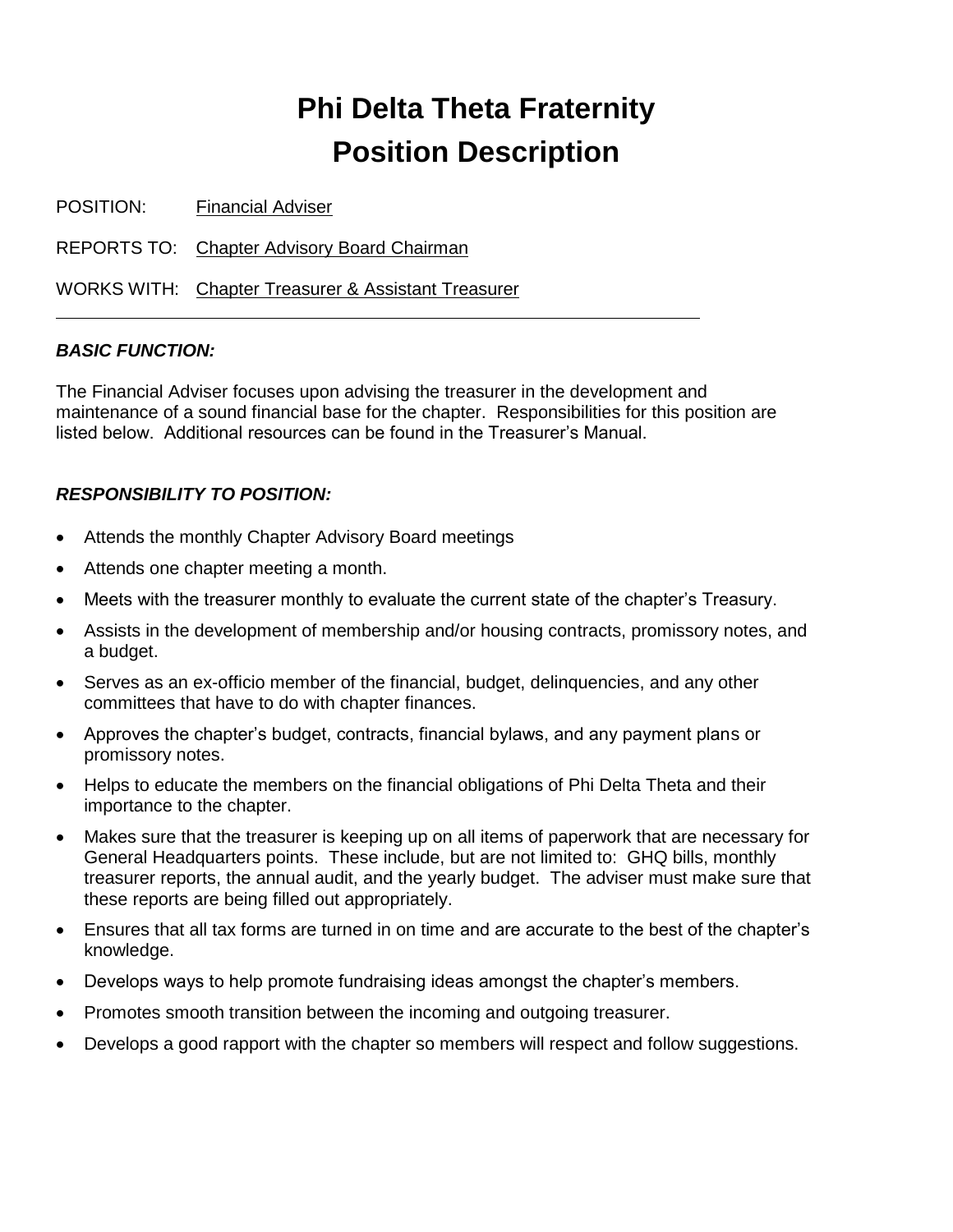POSITION: Recruitment Adviser

REPORTS TO: Chapter Advisory Board Chairman

WORKS WITH: Recruitment Chairman & Recruitment Committee

#### *BASIC FUNCTION:*

The Recruitment Adviser supervises and advises the activities of the chapter's membership recruitment program. He works with the chapter's recruitment chairman and recruitment committee to coordinate the recruitment program of the chapter. Also, he serves as a liaison between the local alumni and the chapter to organize events and support. Additional resources can be found in the Recruitment Chairman's Manual.

- Attends the monthly meetings of the Chapter Advisory Board.
- Attend at least one chapter meeting per month.
- Supervises the activities of the recruitment chairman, and meets with him at least once a month during the academic year, and several times during the summer break.
- Assists in planning and the organization of the chapter's recruitment program for both the summer and academic year.
- Helps facilitate pre/post recruitment workshops for the chapter.
- Conducts these workshops with the support from local alumni and the General Headquarters.
- Helps the recruitment chairman and the chapter set realistic recruitment goals.
- Coordinates with the local alumni club, or area alumni, to receive recruitment recommendations and to participate in chapter's recruitment program.
- Approves and coordinates location for recruitment events
- Ensures that the recruitment program is conducted in accordance with *The Risk Management Policies of the Phi Delta Theta Fraternity*.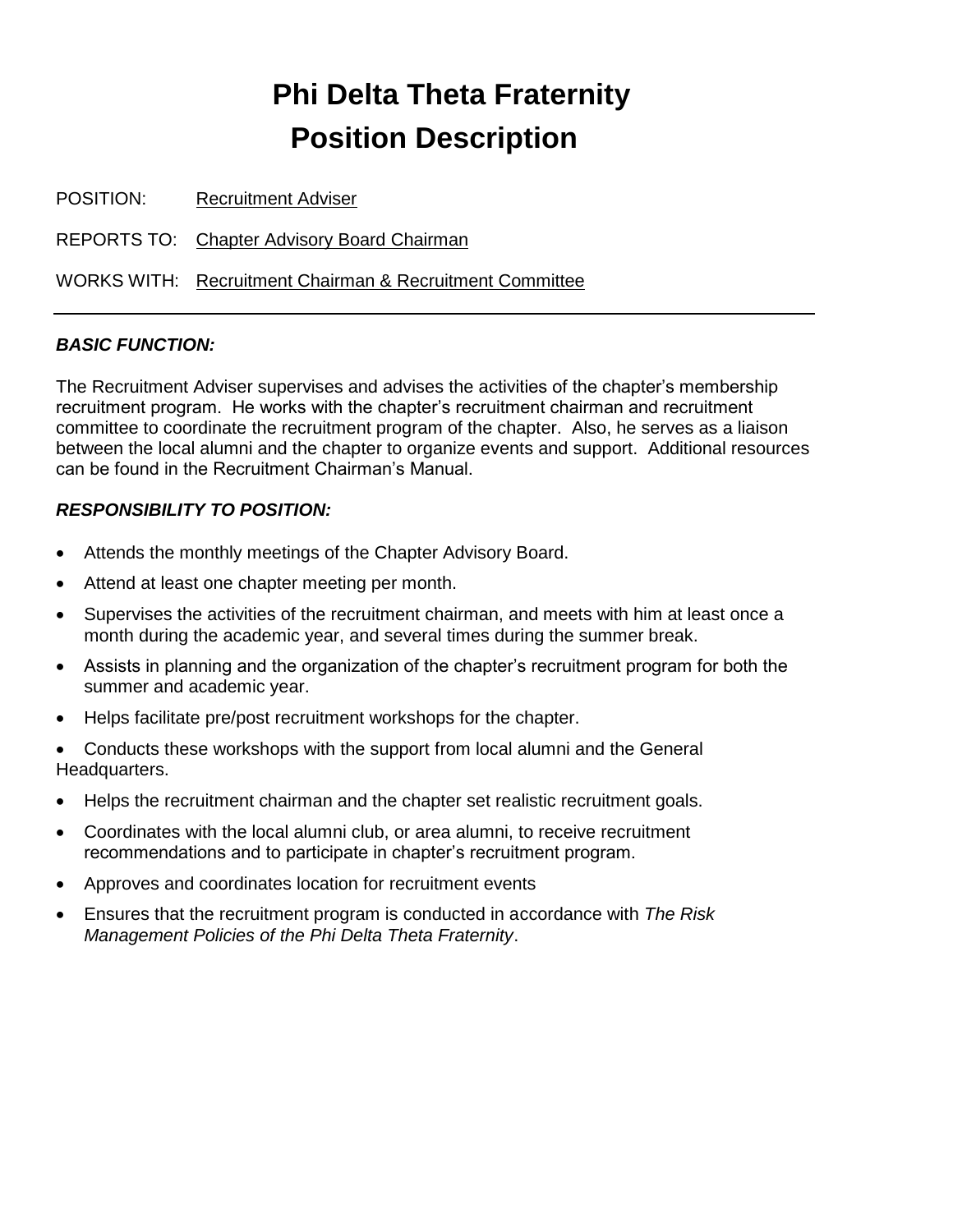POSITION: Risk Management Adviser

REPORTS TO: Chapter Advisory Board Chairman

WORKS WITH: Chapter Social Chairman, Risk Management Chairmen, Phikeia Educator

#### *BASIC FUNCTION:*

The Risk Management Adviser supervises and advises the activities of the chapter's risk management and social chairmen. He works with the chapter to ensure their social program follows the Phi Delta Theta Risk Management Policies and the local college or university's social guidelines. In addition, he works directly with the Phikeia Educator to ensure the new Phikeia class is educated on the principles of risk management and the above mentioned policies. Additional resources can be found in Phi Delta Theta's Risk Management Packet and the *Phikeia Program.*

#### *RESPONSIBILITY TO POSITION:*

- Attends the monthly Chapter Advisory Board meeting.
- Attends at least one chapter meeting per month.
- Supervises the activities of the chapter's risk manager, and meets with him once a month during the academic year and at least once during the summer break and Christmas break to help oversee the planning of the social calendar for the upcoming semester.
- Helps facilitate and plans risk management workshops for the chapter and Phikeia class which includes, but are not limited to, the following topics:

\* Basic risk management \* Phi Delta Theta's Risk Management Policies \* chapter liability insurance \*hazing \* fire prevention planning \* crisis management \* house maintenance and kitchen safety \* alcohol awareness \* chapter event planning \*

- Knows, understands, and, if necessary, enforces Phi Delta Theta's Risk Management Policies, the local university or college's social guidelines, and Phi Delta Theta's Crisis Management plan.
- Helps maintain a filing system consisting of file copies of Event Planning Forms.
- Has a thorough understanding of the *Event Planning Program* offered by General Headquarters and helps supervise the event planning process for each chapter event.
- Performs along with the risk manager and house manager (if applicable) a fire and life safety inspection of the chapter living facility each semester.
- Meets with the chapter's house manager (if applicable) at least once per term/semester to ensure a comprehensive fire safety program is in place.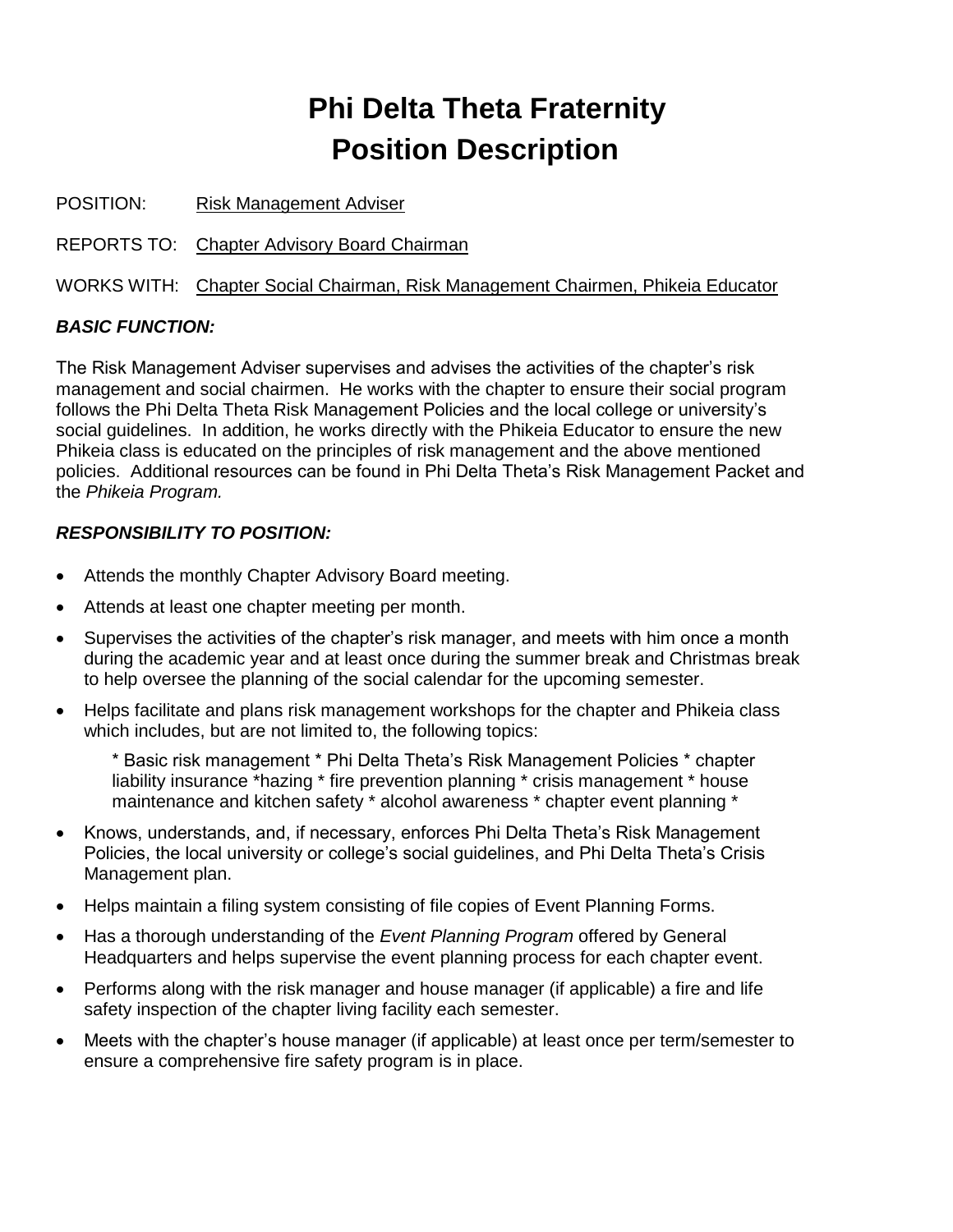POSITION: Phikeia Education Adviser

REPORTS TO: Chapter Advisory Board Chairman

WORKS WITH: Chapter Phikeia Educator & Pallas Committee

#### *BASIC FUNCTION:*

The Phikeia Education Adviser supervises, and advises the activities of the chapter's Phikeia education program. He works with the Phikeia Educator and the Pallas committee to oversee the proper education of the Phikeias. Also, the Phikeia Education Adviser creates and develops programming with the chapter members for the pledge program. Additional resources can be found in the *Phikeia Program.*

- Attends the monthly meetings of the Chapter Advisory Board.
- Attends at least one chapter meeting per month.
- Meets with the Phikeia Educator to help plan and organize a positive and constructive pledge program for the chapter.
- Serves as an ex-officio member of the pledge education committee and Pallas Committee.
- Attends at least two class meetings a month during the pledge period.
- Know and understand *The Phikeia Program*. Encourage the use of the program with the chapter.
- Discusses and establishes the goals and objectives of the Phikeia Educator and pledge program.
- Reminds the chapter and Phikeia Educator of the goals throughout the pledge program, when necessary.
- Sees that all pledge and initiation documents and fees are paid to the General Headquarters on time and in full.
- Ensures that all recruitment and pledging programs are conducted in accordance with *The Risk Management Policies of the Phi Delta Theta Fraternity*.
- Administers the test that all members will have to take prior to initiation.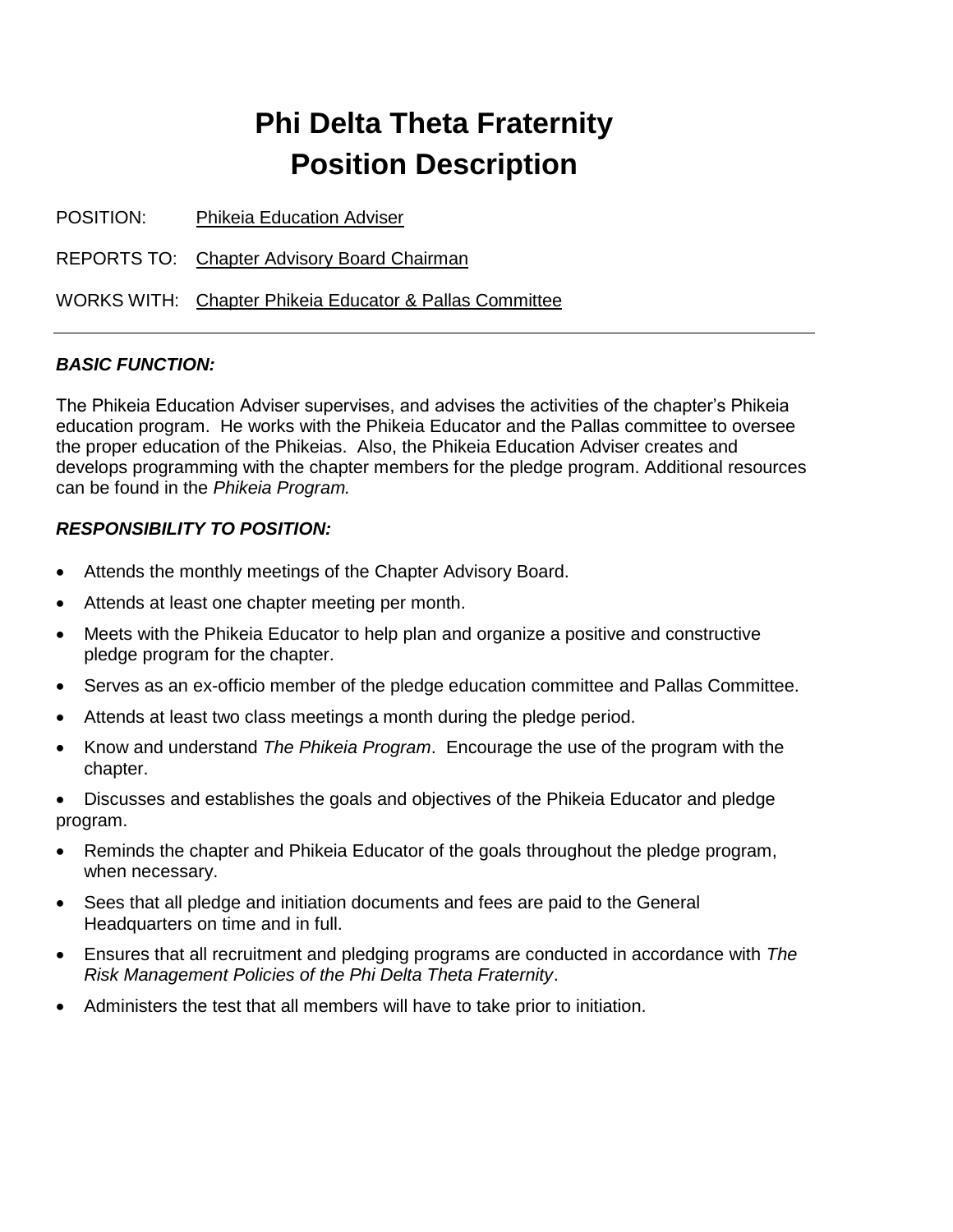| POSITION:   | <b>Alumni Relations Adviser</b>                 |
|-------------|-------------------------------------------------|
| REPORTS TO: | <b>Chapter Advisory Board</b>                   |
| WORKS WITH: | Chapter Alumni Secretary, Alumni Club President |

#### *BASIC FUNCTION:*

 $\overline{\phantom{a}}$   $\overline{\phantom{a}}$   $\overline{\phantom{a}}$   $\overline{\phantom{a}}$   $\overline{\phantom{a}}$   $\overline{\phantom{a}}$   $\overline{\phantom{a}}$   $\overline{\phantom{a}}$   $\overline{\phantom{a}}$   $\overline{\phantom{a}}$   $\overline{\phantom{a}}$   $\overline{\phantom{a}}$   $\overline{\phantom{a}}$   $\overline{\phantom{a}}$   $\overline{\phantom{a}}$   $\overline{\phantom{a}}$   $\overline{\phantom{a}}$   $\overline{\phantom{a}}$   $\overline{\$ 

The responsibility of the Alumni Relations Adviser is to oversee and help develop the chapter's alumni relations program. He will also serve as the liaison between the chapter and the local alumni club and coordinate efforts to enhance the relationship between the chapter and their respective alumni club. Additional resources can be found in the Alumni Secretary's Manual.

- Attends monthly Chapter Advisory Board meetings.
- Attends one chapter meeting a month.
- Attends all alumni club meetings and any other regularly scheduled events.
- Helps the chapter initiate the following events: Founders Day, Homecoming, Alumni Newsletter, and a joint schedule of events.
- Informs the chapter of any upcoming events sponsored by the alumni club
- Assists in the planning for Phi Delt and campus anniversaries
- Informs the undergraduate chapter of alumni achievements
- Informs the alumni base of chapter achievements
- Assists in the organization of co-sponsored activities between the chapter and the alumni
- Assists the chapter in developing strong alumni relations
- Meets with the chapter's alumni secretary at the beginning of each semester to assess and improve the chapter's alumni relations program.
- Works with the alumni to conduct and execute programming for the following events: social, alumni, membership recruitment, career planning, and internships.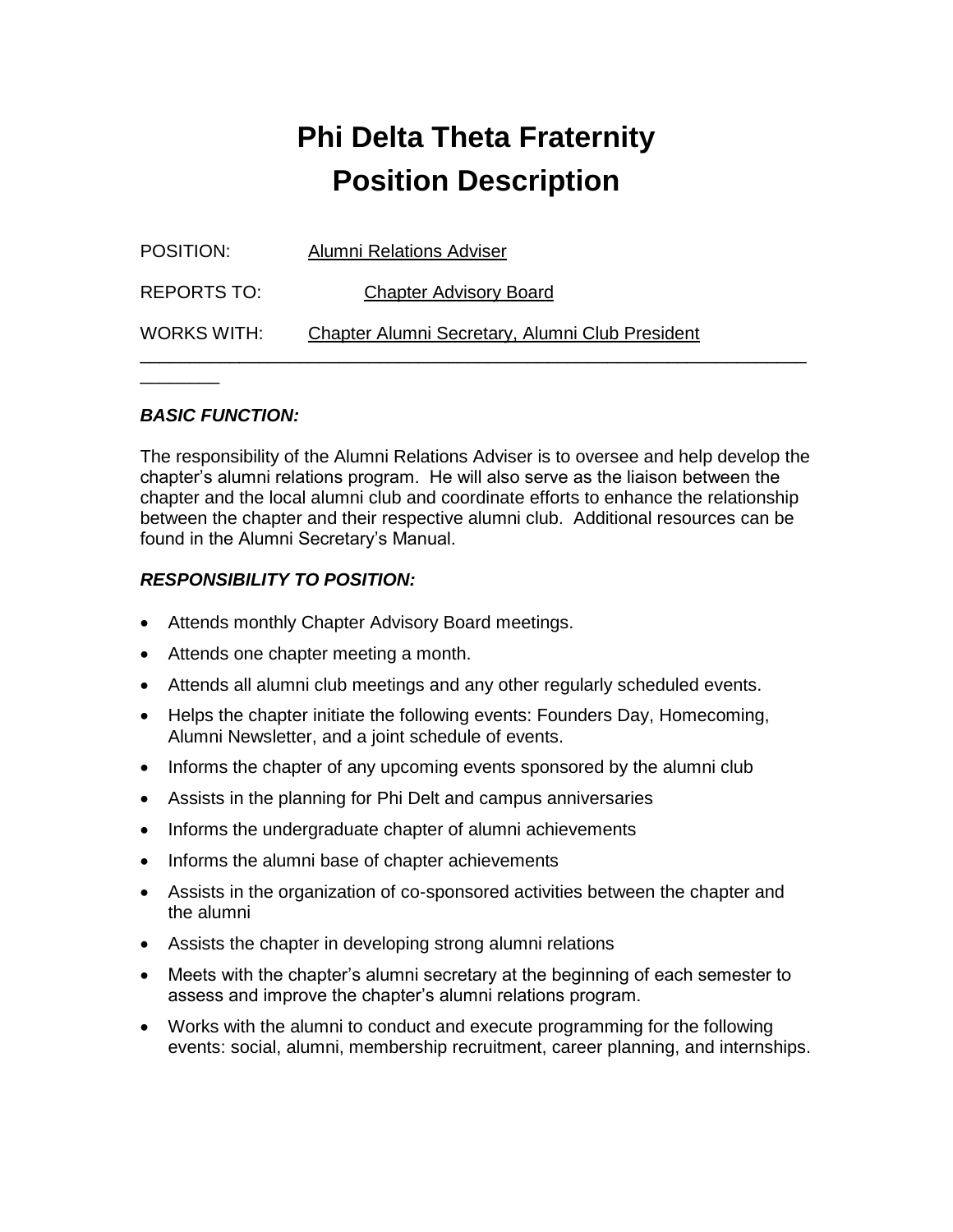POSITION: Academic Adviser

REPORTS TO: Chapter Advisory Board Chairman

WORKS WITH: Scholarship Chairman

#### *BASIC FUNCTION:*

The responsibility of the Academic Adviser is to oversee the chapter and its operations in fulfilling their quest to live up to, and exceed in the second principle of the Fraternity; Sound Learning. He will assist the chapter in setting and achieving goals and will help set academic standards for individuals as well as the chapter.

- Attends the monthly meetings of the Chapter Advisory Board.
- Attends at least one chapter meeting per month.
- Assists the chapter in setting and achieving realistic goals pertaining to academics.
- Approves the chapter's scholarship program, the scholarship section of the bylaws for members below the chapter's requirements for good standing.
- Knows campus procedure for the release of chapter members' grades.
- Reviews the Scholarship Chairman's manual with each scholarship chairman upon election to his office.
- Enforces Fraternity, chapter, campus and IFC scholarship requirements.
- Encourages the scholarship chairman to use his committee effectively and to use creative and innovative ideas in scholarship programming.
- Meets with the scholarship chairman prior to each semester to review the current scholarship program and look for ways to update and improve the program.
- Works with area alumni to assist in securing local prominent Phi Delts to discuss the business world and the key to success.
- Works with scholarship chairman to see that an awards and incentives program is implemented and utilized on a semester basis.
- Introduces himself and meets with the Phikeias during a Phikeia class meeting to discuss the scholarship requirements of the chapter, campus and IFC.
- Encourages the chapter to maintain an environment conducive to good study habits.